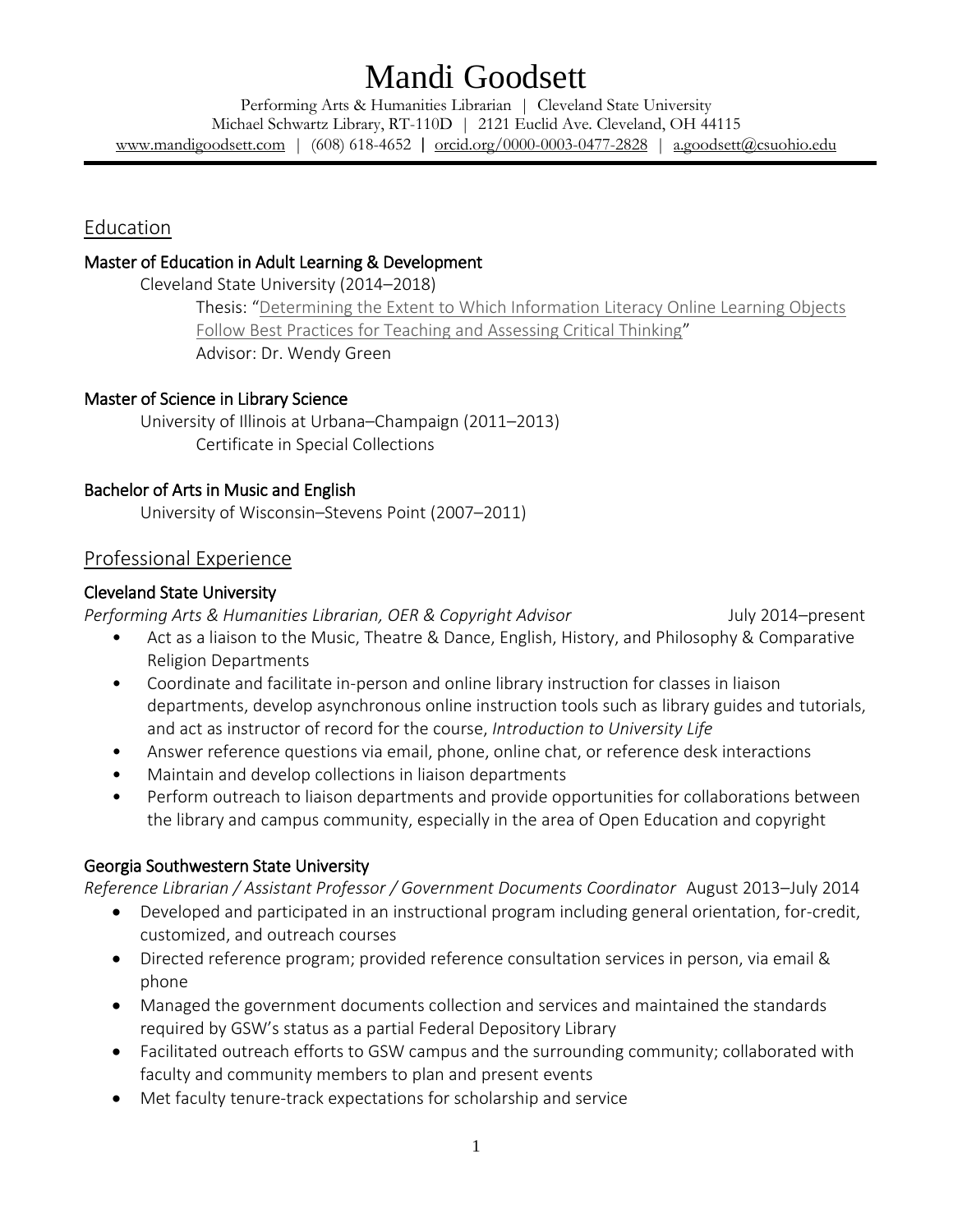Performing Arts & Humanities Librarian | Cleveland State University Michael Schwartz Library, RT-110D | 2121 Euclid Ave. Cleveland, OH 44115 [www.mandigoodsett.com](http://www.mandigoodsett.com/) | (608) 618-4652 | [orcid.org/0000-0003-0477-2828](https://orcid.org/0000-0003-0477-2828) | [a.goodsett@csuohio.edu](mailto:a.goodsett@csuohio.edu)

### Publications

- Goodsett, M. (2022). Librarians' Role in Teaching Information Literacy and Critical Thinking. In Hess, A. (Ed.), *Instructional Identities and Information Literacy: Transforming Our Profession, Our Institutions, Our Programs, and Ourselves*. ACRL Editions.
- Goodsett, M. (2022). Supporting Open Pedagogy with Information Literacy Instruction. In Cullen, M. & Dill, E. (Eds.), *Intersections of OER and Information Literacy*. ACRL Editions.
- Goodsett, M., Eddy, M., Hill, M., Klink, S., McKenna, S., & Miles, M. (2022). Transitioning Large-Scale Library Events Online. *Journal of Academic Librarianship, 47*(6). <https://doi.org/10.1016/j.acalib.2021.102433>
- Goodsett, M. & Schmillen, H. (2022). Critical Thinking and First Year Library Instruction. *C&RL, 83*(1), pp. 91-110. doi: [https://doi.org/10.5860/crl.83.1.91.](https://doi.org/10.5860/crl.83.1.91)
- Goodsett, M. (2021). Democracy 101: Libraries Promoting Civic Engagement. *Computers in Libraries Magazine, 41*(11), pp. 32–36.
- Goodsett, M. & Meszaros, E. (2021). Sustainability in Libraries through Event Planning. In Aldrich, R.S. et al, *Sustainability in Libraries.* ALA Editions.
- Goodsett, M. (2021). Commitment, Respect, & Trust: The Building Blocks of a Strong Mentoring Relationship. In Rod-Welch, L., *Academic Library Mentoring: Fostering Growth and Renewal*. ACRL Editions.
- Goodsett, M., Hussong-Christian, U., Plummer, S., & South, B. (April 16, 2021). Quick Program Ideas for Earth Day 2021. *Programming Librarian*[. https://programminglibrarian.org/articles/quick](https://programminglibrarian.org/articles/quick-program-ideas-earth-day-2021)[program-ideas-earth-day-2021](https://programminglibrarian.org/articles/quick-program-ideas-earth-day-2021)
- Goodsett, M. (2021). Going the Distance for International Students: Academic Integrity Support Online. *Journal of Library & Information Services in Distance Learning*, 14(4). [https://doi.org/10.1080/1533290X.2021.1896624.](https://doi.org/10.1080/1533290X.2021.1896624)
- Bendo, A., Goodsett, M., Hricko, M., & Nowakowski, J. (2021). Whip Up a Statewide Team of Affordable Learning Ambassadors. In Bongiovanni, E. & Buljung, B. (Eds.), *The ACRL Scholarly Communications Cookbook.* ACRL Editions.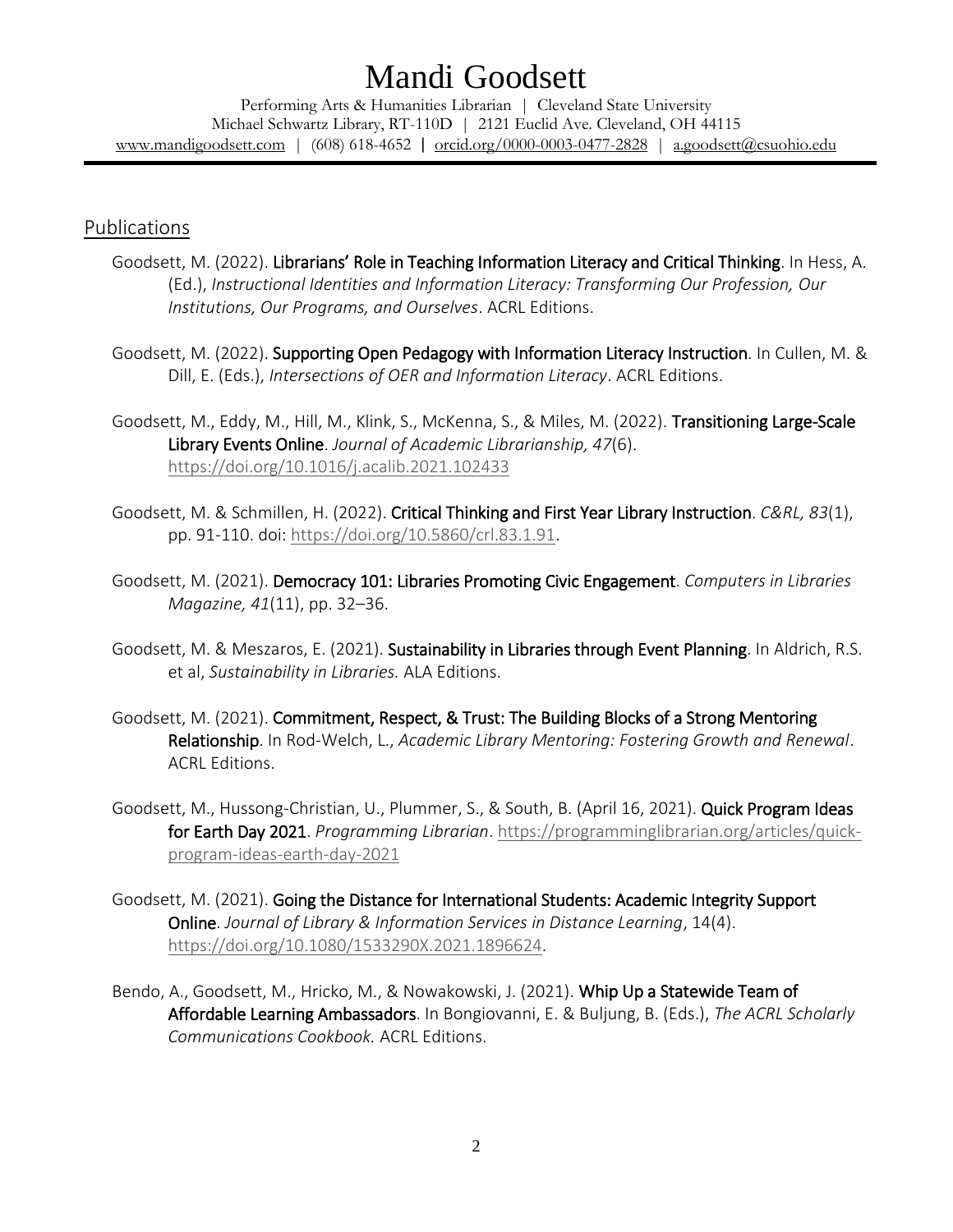Performing Arts & Humanities Librarian | Cleveland State University Michael Schwartz Library, RT-110D | 2121 Euclid Ave. Cleveland, OH 44115 [www.mandigoodsett.com](http://www.mandigoodsett.com/) | (608) 618-4652 | [orcid.org/0000-0003-0477-2828](https://orcid.org/0000-0003-0477-2828) | [a.goodsett@csuohio.edu](mailto:a.goodsett@csuohio.edu)

## Publications, cont.

- Goodsett, M. (2020). Assessing the Potential for Critical Thinking Instruction in Information Literacy Online Learning Objects Using Best Practices. *Communications in Information Literacy, 14*(2), pp.<https://doi:10.15760/comminfolit.2020.14.2.4>
- Goodsett, M. (2020). Supporting Faculty Through an Open Education & Affordability Gratitude Campaign. *Reference Services Review, 48*(3), pp. 353-371. [https://doi.org/10.1108/RSR-03-](https://doi.org/10.1108/RSR-03-2020-0008) [2020-0008](https://doi.org/10.1108/RSR-03-2020-0008)
- Goodsett, M. (2020). Best Practices for Teaching and Assessing Critical Thinking in Information Literacy Online Learning Objects. *Journal of Academic Librarianship 46*(5). <https://doi.org/10.1016/j.acalib.2020.102163> [. 2021 Selected Resource,](https://www.zotero.org/teach_bibliography/items) ACRL Instruction Section Teaching Methods Committee.
- Goodsett, M., Miles, M., & Nawalaniec, T. (2020). Recasting Research Guidance: Using a Evidence-Based Librarianship to Establish Best Practices for Developing LibGuides. *EBLIP 15*(1), pp 218- 225. doi:<https://doi.org/10.18438/eblip29679>
- Goodsett, M. (2020). Inviting Students into the Kitchen: Inquiry-Based Learning as a Critical Thinking Instructional Strategy. In Morris, S (Ed.), *The Critical Thinking about Sources Cookbook.* ACRL Editions.
- Goodsett, M. (2019). A Short Guide to Being Mentored: Tips for Strong Relationships. *College & Research Libraries News, 80*(1). <https://crln.acrl.org/index.php/crlnews/article/view/24198/32009>
- Gosselin, A. & Goodsett, M. (2019). Increasing Faculty-Librarian Collaboration through Critical Librarianship and Public Sphere Pedagogy. *Collaborative Librarianship 11*(2). [https://digitalcommons.du.edu/collaborativelibrarianship/vol11/iss2/5/#](https://digitalcommons.du.edu/collaborativelibrarianship/vol11/iss2/5/)
- Goodsett, M. (2019). Mixing it up: Collaborating with Campus Students and Staff to Promote Sustainability via a Large Library Display. In Pun, R. & Schaffer, G. (Eds.), *The Sustainable Library's Cookbook* (119-120). ACRL Editions.
- Goodsett, M. & Baumgartner, M. (2019). Serving the Needs of International Students: A Qualitative Study. *Journal of Music History Pedagogy*, *9*(1): 44–66. [http://www.ams](http://www.ams-net.org/ojs/index.php/jmhp/article/view/279)[net.org/ojs/index.php/jmhp/article/view/279](http://www.ams-net.org/ojs/index.php/jmhp/article/view/279)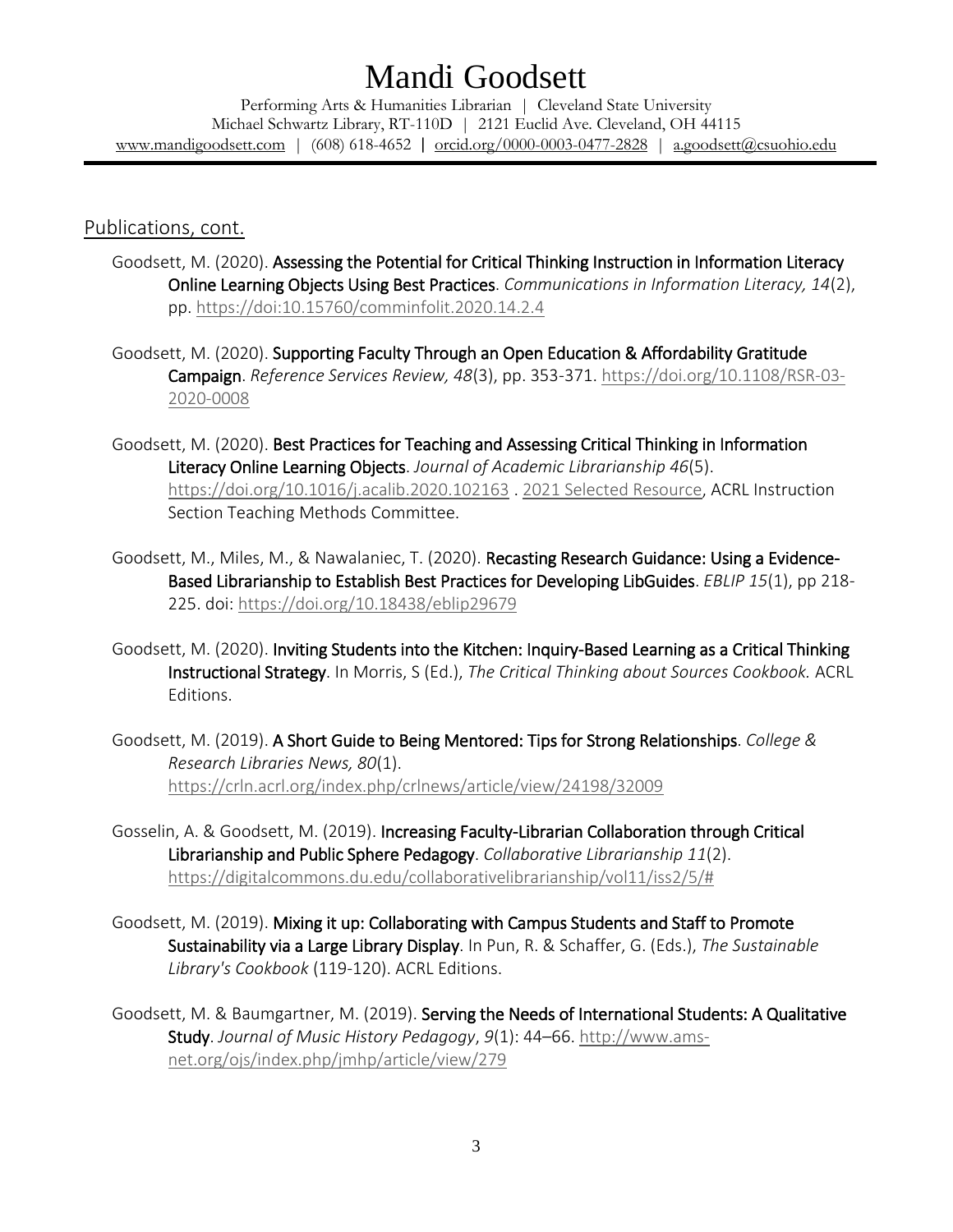Performing Arts & Humanities Librarian | Cleveland State University Michael Schwartz Library, RT-110D | 2121 Euclid Ave. Cleveland, OH 44115 [www.mandigoodsett.com](http://www.mandigoodsett.com/) | (608) 618-4652 | [orcid.org/0000-0003-0477-2828](https://orcid.org/0000-0003-0477-2828) | [a.goodsett@csuohio.edu](mailto:a.goodsett@csuohio.edu)

#### Publications, cont.

- Goodsett, M. (2018). Exploring culminating experiences: Bridging the gap between theory and practice in LIS education. In Sarin, L. C., Percell, J., Jaeger P. T., & Bertot, J. C. (Eds.), *Re-Envisioning the MLS: Perspectives on the Future of Library and Information Science Education*. Emerald Insight.
- Goodsett, M. (2018). The Mozart effect: Teaching source evaluation. In Christensen, B, Conner, E., & Ritter, M. (Eds.), *Information Literacy in Music: An Instructor's Companion.* A-R Editions.
- Goodsett, M., Loomis, B., & Miles, M. (2016). The more we work together: Leading campus OER initiatives through library-faculty collaboration. *College & Undergraduate Libraries, 23*(3), 335-42. <http://dx.doi.org/10.1080/10691316.2016.1206328>
- Goodsett, M. & Koziura, A. (2016). Are library science programs preparing new librarians? Creating a sustainable & vibrant librarian community. *J. of Library Administration*, *56*(6), 1-25. <http://dx.doi.org/10.1080/01930826.2015.1134246>
- Goodsett, M. (2015). *Recipes for Success: Comparing ALA-Accredited MLIS Programs* [data file]. Retrieved from [https://works.bepress.com/mandi\\_goodsett/10/](https://works.bepress.com/mandi_goodsett/10/)
- Goodsett, M. & Walsh, A. (2015). Building a strong foundation: Mentoring programs for novice tenure track librarians in academic libraries. *College & Research Libraries*, *76*(6), 914-933. <http://dx.doi.org/10.5860/crl.76.7.914>
- Goodsett, M. & Dougan, K. (2014). A win-win situation: Community outreach through LibGuides. In Tyckoson, D. & Dove, J (Eds.), *Reimagining Reference in the 21st Century.* NJ: Purdue University Press.
- Goodsett, M. (2014). Reflective teaching: Improving library instruction through self-reflection. *The Southeastern Librarian*, *62*(4), 12-15.
- Goodsett, M. (2014). Discovery search tools: A comparative study. *Reference Reviews, 28*(6). <http://dx.doi.org/10.1108/RR-12-2013-0312>

Goodsett, M. (2014). Beats. *Music Reference Services Quarterly, 17*(3), 185-190.

Goodsett, M. (2014). Choral Public Domain Library. *Reference Reviews, 28*(6). <http://dx.doi.org/10.1108/RR-05-2014-0131>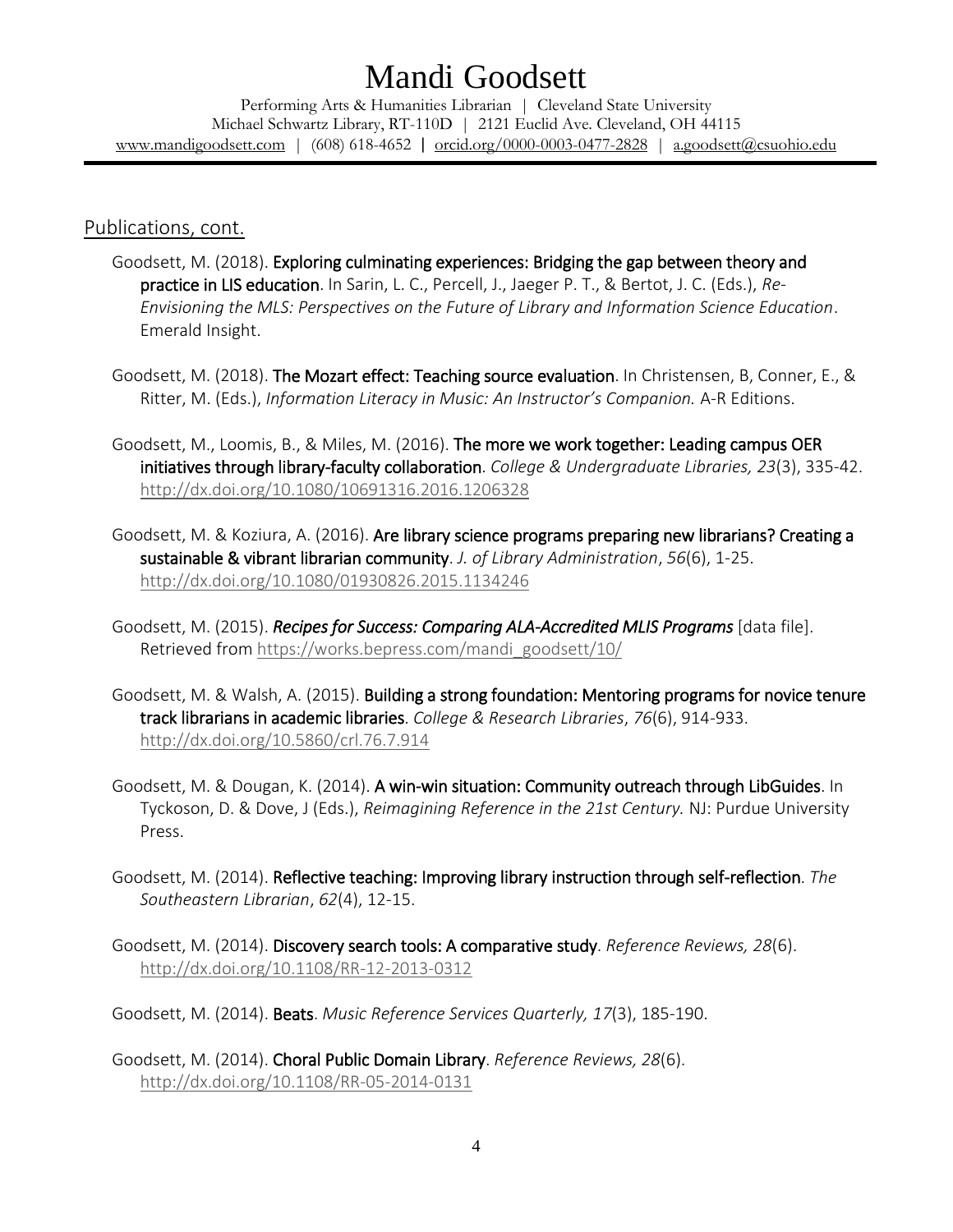Performing Arts & Humanities Librarian | Cleveland State University Michael Schwartz Library, RT-110D | 2121 Euclid Ave. Cleveland, OH 44115 [www.mandigoodsett.com](http://www.mandigoodsett.com/) | (608) 618-4652 | [orcid.org/0000-0003-0477-2828](https://orcid.org/0000-0003-0477-2828) | [a.goodsett@csuohio.edu](mailto:a.goodsett@csuohio.edu)

#### Presentations, Workshops, & Posters

- Goodsett, M. & Loomis, B. Pub 101: Working with Authors Panel. Open Education Network Pub 101 Program. 2022. Invited Speaker.
- "But Where is the Courseware?" Finding, Creating, and Using Ancillary OER Materials. Northeast OER Summit. 2022. Presentation.

Goodsett, M., Loomis, B., & Oakley, J. Facilitating an Open and Affordable Course Content Publishing Internship. OpenCon Cleveland. 2022. Lightning Talk.

- Not Either/Or but Better: Moving Beyond the CRAAP Test to Teach about Bias Filters. Information Literacy Summit. 2022. Presentation
- Atkinson, M., Haber, N., & Goodsett, M. Publishing as a DOLS Librarian: Learn from the Experts. ACRL Distance & Online Learning Section. 2022. Webinar panelist.
- Walz et al. Collaborative Test Bank Development: Multi-Institutional and Pandemic-Style. Open Education Conference. 2021. Presentation.
- Cuillier et al. Professional Development for Open Education Leaders: A Community Dialogue on Needs and Fostering Collaboration. Open Education Conference. 2021. Panel presentation.
- Goodsett, M., Morrison, V., Pearson, H., Richards, B., & Shen, Y. Library Licensed Textbooks: The Good, the Bad, and the Ugly. *MI OER Summit.* 2021. Presentation.
- Scarletto, E. & Goodsett, M. Developing a Responsible Event Code of Conduct and Reporting Workflow. *ACRL Chapters Council Meeting.* 2021. Presentation.
- Goodsett, M. & Simpson, S. Diversity, Equity, and Inclusion at the State Level. *OhioLINK Summit.* 2021. Invited Panelist.
- Laying the Groundwork for Answering Common Copyright Questions Related to Cultural Heritage Materials. *Cleveland Memory Project Partners Meeting*. 2021. Invited speaker.
- Empowering Students as Citizens: Democracy 101. *American Library Association Annual Conference.*  2021. Poster.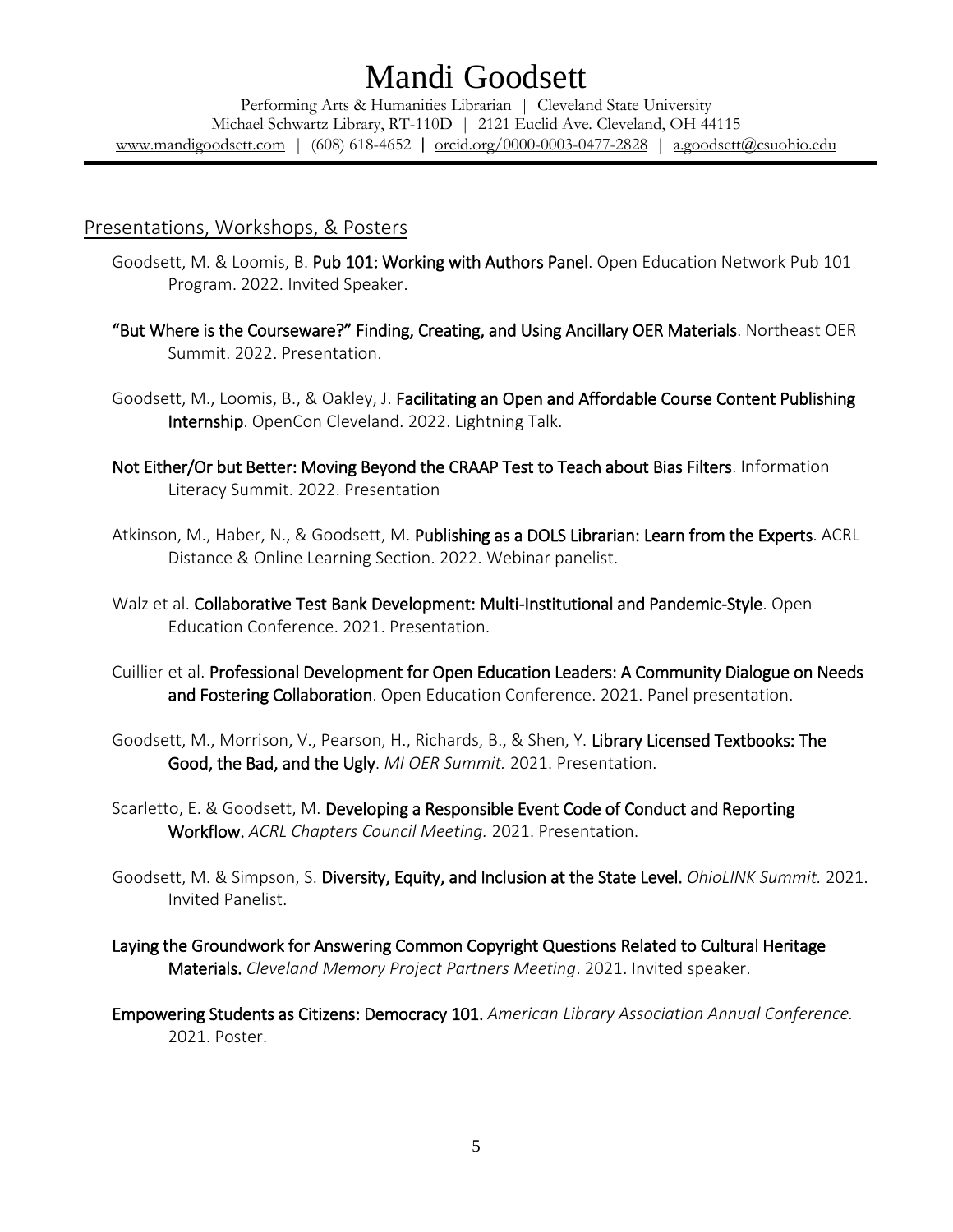Performing Arts & Humanities Librarian | Cleveland State University Michael Schwartz Library, RT-110D | 2121 Euclid Ave. Cleveland, OH 44115 [www.mandigoodsett.com](http://www.mandigoodsett.com/) | (608) 618-4652 | [orcid.org/0000-0003-0477-2828](https://orcid.org/0000-0003-0477-2828) | [a.goodsett@csuohio.edu](mailto:a.goodsett@csuohio.edu)

## Presentations, Workshops, & Posters, cont.

- Caprette, H., Goodsett, M., Morrison, A., & Zickel, E. A Community Approach to Departmental Collaboration: Engaging Faculty & Campus Partners. *Open Education Network Summit.* 2021. Presentation.
- Bendo, A., Davis, A., Goodsett, M., Mason, L, & Myers, C. The Pandemic Pivot: What COVID-19 Taught Us About Affordable Course Materials. *OhioLINK Summit*. 2021. Invited Panelist.
- Offering a Journal Article Writing Club: Instructional Outreach & Collaboration. *ACRL Distance Learning Section Virtual Poster Session*. 2021. Poster. [https://acrl.ala.org/dols/virtual-poster](https://acrl.ala.org/dols/virtual-poster-session-2021/offering-a-journal-article-writing-club/)[session-2021/offering-a-journal-article-writing-club/](https://acrl.ala.org/dols/virtual-poster-session-2021/offering-a-journal-article-writing-club/)
- Goodsett, M. Engaging First Year Students with a Digital Escape Room. *Association of College & Research Libraries Conference.* 2021. TechConnect Presentation.
- Gagich, M., Goodsett, M., Rickel, R., & Zickel, E. Open Access at Work from Home: How One FYW Program's Open Access Textbook Supported Instructors during the Spring 2020 Online Transition. *CCCC.* 2021. Panel Presentation.
- Faculty Attitudes and Use of Streaming Video in Educational Settings. *Miami Copyright Conference*. 2020. Lightning Talk. [https://csuohio](https://csuohio-my.sharepoint.com/:p:/g/personal/6000463_csuohio_edu/EQaYKSR-C6NAvEndGt0pabABK-73acyZKjx5lYH3G9YVPg?e=sIaII6)[my.sharepoint.com/:p:/g/personal/6000463\\_csuohio\\_edu/EQaYKSR-C6NAvEndGt0pabABK-](https://csuohio-my.sharepoint.com/:p:/g/personal/6000463_csuohio_edu/EQaYKSR-C6NAvEndGt0pabABK-73acyZKjx5lYH3G9YVPg?e=sIaII6)[73acyZKjx5lYH3G9YVPg?e=sIaII6](https://csuohio-my.sharepoint.com/:p:/g/personal/6000463_csuohio_edu/EQaYKSR-C6NAvEndGt0pabABK-73acyZKjx5lYH3G9YVPg?e=sIaII6)
- Goodsett, M., Siswanto, S., & Moreno, C. Going the Distance for International Students: Academic Integrity Support Online. *Distance Library Services Conference*. 2020. Presentation.
- Developing Faculty Advocates through a Textbook Affordability Summer Symposium. *Open Education Conference*. 2020. Lightning Talk[. https://openeducationconference.org/2020/lightning](https://openeducationconference.org/2020/lightning-talks/developing-faculty-advocates-through-a-textbook-affordability-summer-symposium)[talks/developing-faculty-advocates-through-a-textbook-affordability-summer-symposium](https://openeducationconference.org/2020/lightning-talks/developing-faculty-advocates-through-a-textbook-affordability-summer-symposium)
- Thinking Sustainably about Library Conferences. *Library 2.0 Conference: Sustainability in Libraries.*  2020. Presentation.
- Growing Your Open Education and Affordability Initiative through a Gratitude Campaign. *MiALA Conference*. 2020. Webinar. [http://tiny.cc/kn8erz.](http://tiny.cc/kn8erz)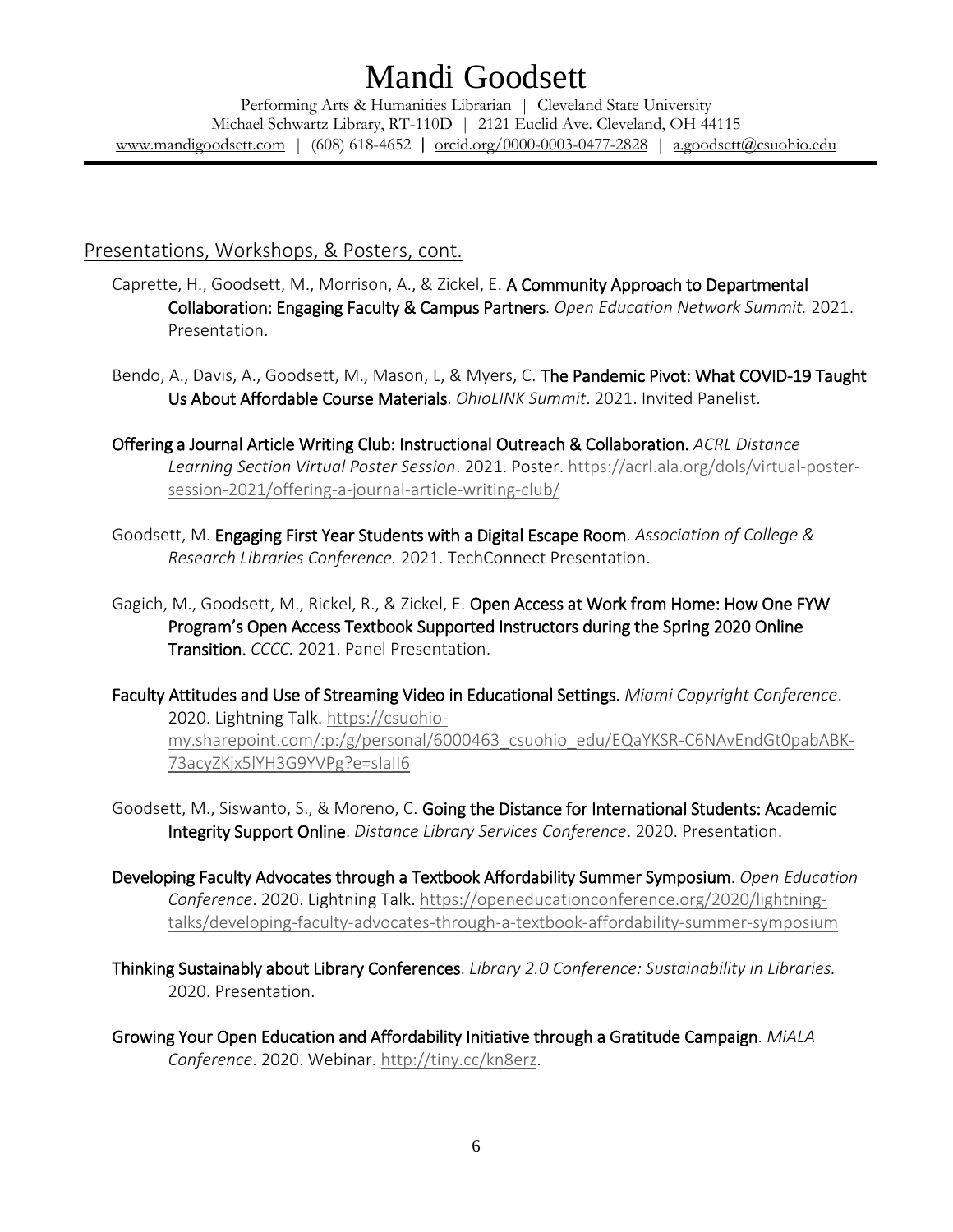Performing Arts & Humanities Librarian | Cleveland State University Michael Schwartz Library, RT-110D | 2121 Euclid Ave. Cleveland, OH 44115 [www.mandigoodsett.com](http://www.mandigoodsett.com/) | (608) 618-4652 | [orcid.org/0000-0003-0477-2828](https://orcid.org/0000-0003-0477-2828) | [a.goodsett@csuohio.edu](mailto:a.goodsett@csuohio.edu)

### Presentations, Workshops, & Posters, cont.

Creating Information Literacy Tutorials that Encourage Critical Thinking. *ACRL Distance Learning Section Virtual Poster Session*. 2020. Poster. <https://view.genial.ly/5e8b97f974dd8c0e246a5f9e/presentation-dls-poster-spring-2020>

Mixing It Up: Collaborating with Campus Students and Staff to Promote Sustainability via a Large Library Display. *ACRL eLearning Webcast*. 2020. Webinar.

OEN Campus Partners Presenter. *Open Education Network.* 2020-present. Presenter.

OER Librarian Certification Program. *Open Education Network*. 2018-present. Instructor.

- Open Access Content in Teaching & Research: Sparking Creativity/Fostering Equity. *Case Western Reserve University*. 2019. Invited panelist.
- What do OER Librarians Need to Know? Lessons Learned from the Certificate in OER Librarianship. *OhioLINK Affordable Learning Summit*. Columbus, OH. 2019. Presentation.
- Goodsett, M. & Schmillen, H. Academic Librarians Teaching Critical Thinking to First Year Students: Attitudes, Understanding, and Methods. *Annual American Libraries Association Conference*. Washington D.C. 2019. Poster.
- Goodsett, M. & Halloway, J. OCLC Maximizing the Impact of Open Content. *Annual American Libraries Association Conference*. Washington D.C. 2019. Presentation.
- Starting a Meaningful & Productive Library Mentoring Program. *Rhode Island Library Association Conference*. Smithfield, RI. 2019. Invited presentation and consultation.
- Goodsett, M., Miles, M., & Nawalaniec, T. Recasting Research Guidance: Using a Comprehensive Literature Review to Establish Best Practices for Developing Research Guides. *Association of College & Research Libraries Conference*. Cleveland, OH. 2019. Poster.
- Gagich, M., Goodsett, M., & Zickel, E. Interdisciplinary Collaboration and the Development and Integration of a First-Year Writing Open Access Textbook. *CCCC*. Pittsburgh, PA. 2019. Presentation.
- How to Establish a Meaningful, Productive Mentoring Relationship. *LLAMA Webinar*. 2019. Presentation. Presentations, Workshops, & Posters, cont.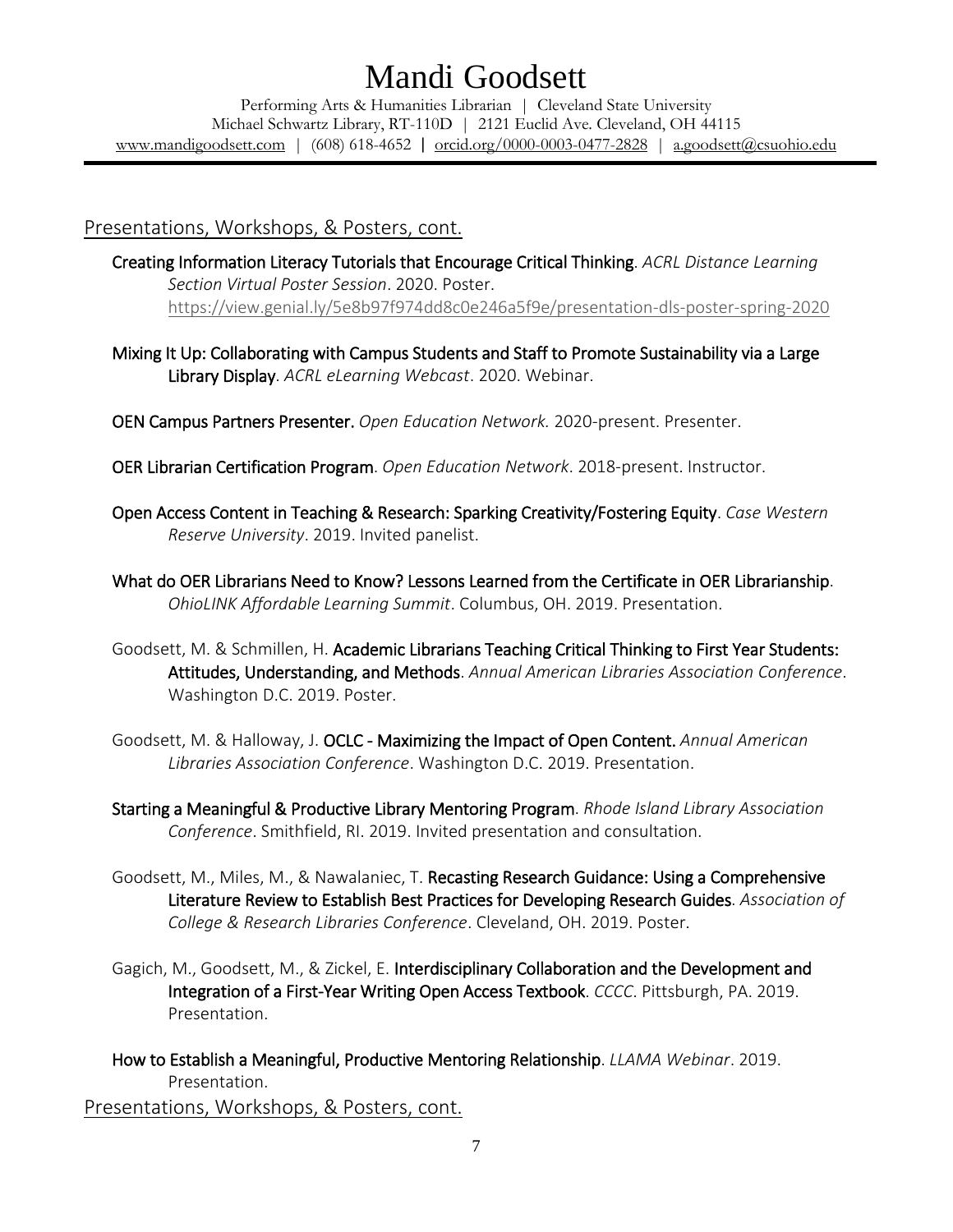Performing Arts & Humanities Librarian | Cleveland State University Michael Schwartz Library, RT-110D | 2121 Euclid Ave. Cleveland, OH 44115 [www.mandigoodsett.com](http://www.mandigoodsett.com/) | (608) 618-4652 | [orcid.org/0000-0003-0477-2828](https://orcid.org/0000-0003-0477-2828) | [a.goodsett@csuohio.edu](mailto:a.goodsett@csuohio.edu)

- Goodsett, M., Milliner, V., & Rodriques, C. Professional Development 101: Get Involved, Get Ahead, and Make a Difference. *Annual American Library Association Conference*. New Orleans, LA. 2018. Presentation.
- Five Ways to Cultivate Open Education on Your Campus. *Academic Library Association of Ohio Conference*. Columbus, OH. 2018. Presentation.
- The Library as a Campus Sustainability Champion. *Academic Library Association of Ohio Conference*. Columbus, OH. 2018. Poster.
- Goodsett, M., Hricko, M., Kaufman, S., & Nowakowski, J. OhioLINK Open Textbook Network Workshops. Tri-C Westshore. Westlake, OH; Pepper Pike, OH; *Ohio Affordable Learning Summit*. Akron, OH; & *New Explorations in Teaching (NEXT) Conference*. Akron, OH: 2018.
- Helping Faculty Find, Use, and Modify Open Educational Resources. *ACRL eLearning Webcast*. 2018. Webinar.
- Buckius, D., Goodsett, M., Kociubuk, J., & Rodriques, C. Stronger Together: Support, Leadership, and Alternative Pathways for New Information Professionals. *Ohio Private Academic Libraries Conference*. Westerville, OH. 2018. Presentation.
- Dziabiak, M., Goodsett, M., & Reichert, A. Toll Free: The Library as Driver of Open Access Resources. *Ohio Private Academic Libraries Conference*. Westerville, OH. 2018. Panel.
- Goodsett, M. & Myers, C. Open Educational Resources 101. *Northeast Ohio Regional Library System*. Shaker Heights, OH. 2018. Day-long workshop.
- Critical Thinking and the ACRL Framework: Combating Fake News and Fallacies. *Academic Library Association of Ohio Conference*. Columbus, OH. 2017. Presentation.
- Goodsett, M. & Gosselin, A. Increasing Faculty Collaboration and Community Engagement through Critical Librarianship and Public Sphere Pedagogy. *Academic Library Association of Ohio Conference.* Columbus, OH. 2017. Poster.
- An eLearning Partnership: Applying the Quality Matters Rubric to Online Library Instructional Materials. *Academic Library Association of Ohio Conference*. Columbus, OH. 2017. Poster.

Presentations, Workshops, & Posters, cont.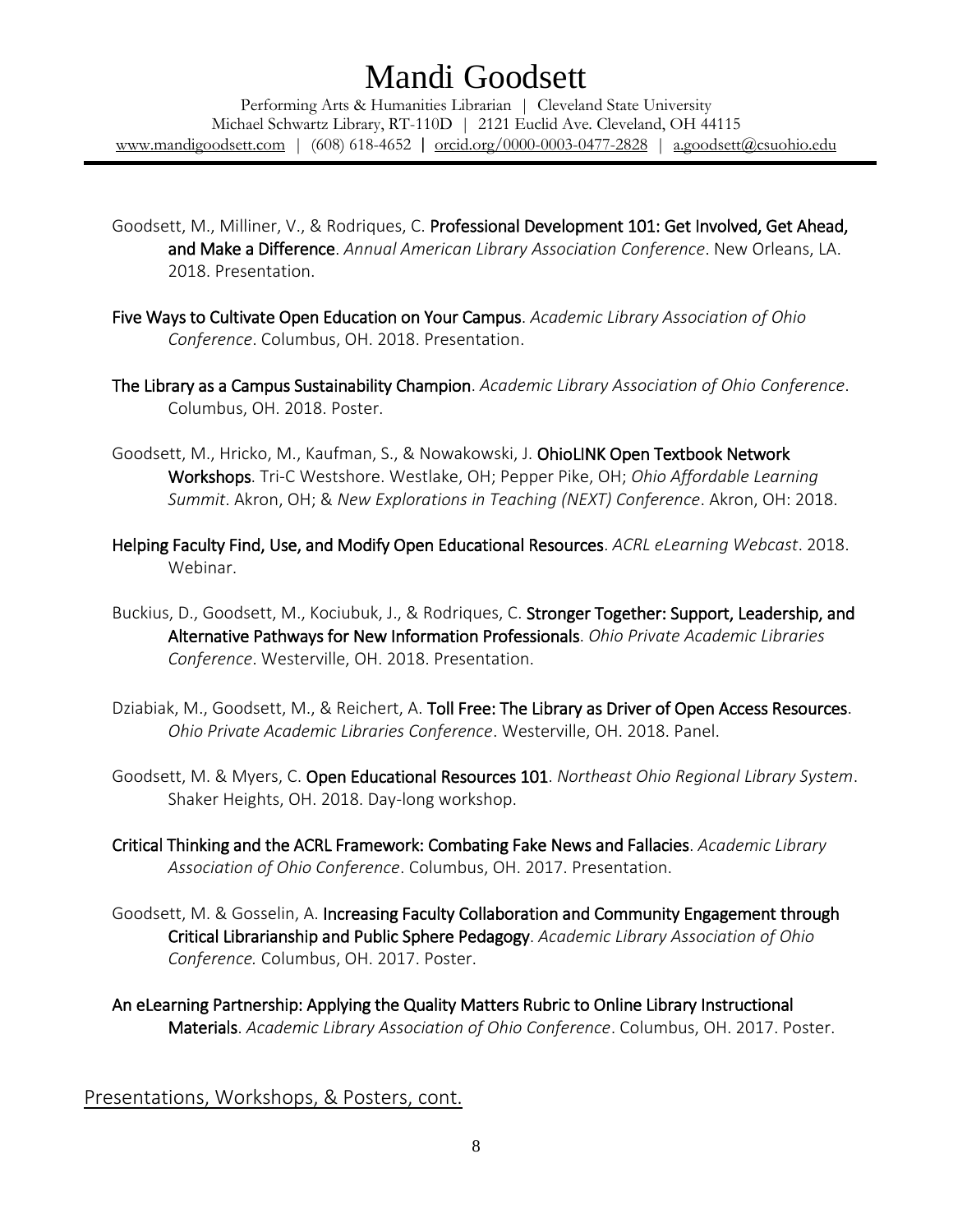Performing Arts & Humanities Librarian | Cleveland State University Michael Schwartz Library, RT-110D | 2121 Euclid Ave. Cleveland, OH 44115 [www.mandigoodsett.com](http://www.mandigoodsett.com/) | (608) 618-4652 | [orcid.org/0000-0003-0477-2828](https://orcid.org/0000-0003-0477-2828) | [a.goodsett@csuohio.edu](mailto:a.goodsett@csuohio.edu)

- A Qualitative Study: Serving the Needs of International Music Students. *Midwest Music Library Association Conference*. Iowa City, IA. 2017. Presentation.
- Meszaros, E. & Goodsett M. Evaluating Information: Where Do Librarians and Skeptics Align? *Annual American Library Association Conference*. Chicago, IL. 2017. Poster.
- Improving Learner Experience through Creative Library Instructional Design. *Academic Library Association of Ohio Conference*. Wilmington, OH. 2016. Presentation.
- Goodsett, M., Powel, C., Broughton, J., Buckner, S., & Martinez, M. IRRT Library Links: Facing Disasters as a Global Community. *Annual American Library Association Conference*. Orlando, FA. 2016. Conference Poster.
- Reinvigorating a Library Workshop Series: Moving Workshops into the Online Environment. *LOEX Conference* & *LOEX Encore Series*. Pittsburgh, PA, 2016. Workshop and webinar presentation.
- NMRT Membership, Networking, and Committee Interest Meeting Panelist. *American Library Association Midwinter Meeting*. Boston, MA. 2016. Panel presentation.
- Goodsett, M., Loomis, B., & Miles, M. Developing an Open Educational Resource: Leading Campus OER Initiatives through Library-Faculty Collaboration. *Academic Library Association of Ohio Conference*. Lewis Center, OH. 2015. Presentation.
- Leading the Way: Using the Information Literacy Framework to Build Institution- and Discipline-Specific Learning Outcomes. *Academic Library Association of Ohio Conference*. Lewis Center, OH. 2015. Poster.
- Recipes for Success: Comparing MLIS Programs in the United States. *Annual American Library Association Conference*. San Francisco, CA. 2015. Poster.
- No Software? No Problem. Creating Interactive Lessons Using Open-Access Free Resources. *Academic Library Association of Ohio Distance Learning Interest Group Workshop*. West Chester, OH. 2015. Workshop.
- Are Library Science Programs Preparing New Librarians? Creating a Sustainable & Vibrant Librarian Community. *Academic and Research Libraries Association Conference*. Portland, OR. 2015. Poster.

Presentations, Workshops, & Posters, cont.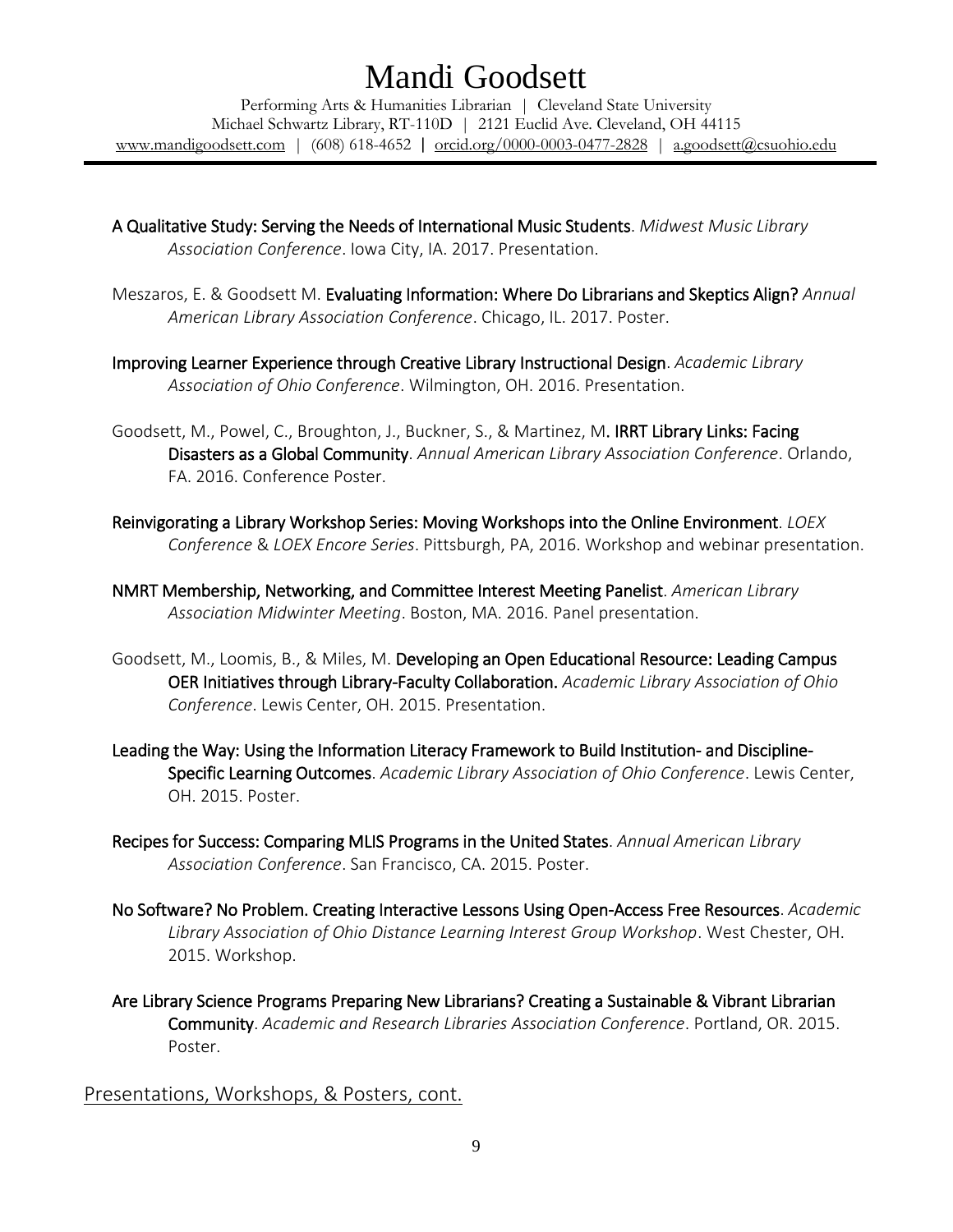Performing Arts & Humanities Librarian | Cleveland State University Michael Schwartz Library, RT-110D | 2121 Euclid Ave. Cleveland, OH 44115 [www.mandigoodsett.com](http://www.mandigoodsett.com/) | (608) 618-4652 | [orcid.org/0000-0003-0477-2828](https://orcid.org/0000-0003-0477-2828) | [a.goodsett@csuohio.edu](mailto:a.goodsett@csuohio.edu)

- Mentoring, Publishing, and Professional Development: Navigating Early Career Librarianship. *Academic and Research Libraries Association Conference*. Portland, OR. 2015. Roundtable presentation.
- Speak My Language: Teaching Information Literacy to Millennials. *American Library Association Midwinter Meeting*. Chicago, IL. 2015. Lightning presentation.
- Empowering Student Learning: What We Can Learn from Game Makers in Creating Information Literacy Tutorials. *Academic Library Association of Ohio Conference*. Sandusky, OH. 2014. Poster.
- Busting 5 Myths about Mentoring in Academic Libraries. *Southeastern Library Association Conference*. Augusta, GA. 2014. Poster.
- Reflective Teaching: Improving Library Instruction through Self-Reflection. *Southeastern Library Association Conference*. Augusta, GA. 2014. Presentation.
- Creating Engaging Information Literacy Tutorials. *Atlanta Area Bibliographic Instruction Group*. Atlanta, 2014. Presentation.
- No More Tallies: Comparing Web-Based Reference Statistics Tools. *Library 2.013 Conference*. Virtual, 2013. Presentation. *Southeastern Library Association Conference*. Greenville, SC, 2013. Poster.

## Accomplishments and Awards

- ALA Lois Ann Gregory Wood Fellow, January 2022 January 2023
- [Scholarly Communication Notebook](https://lisoer.wordpress.ncsu.edu/notebook/) Grant Recipient, 2022
- ACRL Early Career Librarian Conference Scholarship recipient, March 2017, March 2019
- Ohio Open Ed Collaborative Grant, "Introduction to Ethics," librarian consultant, 2019
- Academic Library Association of Ohio Continuing Education Grant recipient, April 2018
- Cuyahoga County Recycling Container Grant recipient for Michael Schwartz Library with Cleveland State University Sustainability Officer, Jenn McMillan, November 2017
- [EBSCO Conference Sponsorship Award](http://www.ala.org/news/press-releases/2017/01/ebsco-awards-five-scholarships-librarians-attend-2017-ala-midwinter-meeting-0) recipient, January 2017
- [American Library Association Emerging Leader,](http://www.ala.org/news/press-releases/2015/11/new-members-round-table-selects-mandi-goodsett-its-2016-emerging-leader) November 2015
- Southeastern Library Association New Voices Contest winner, "Reflective Teaching: Improving Library Instruction through Self-Reflection," October 2014

Professional Associations and Academic Offices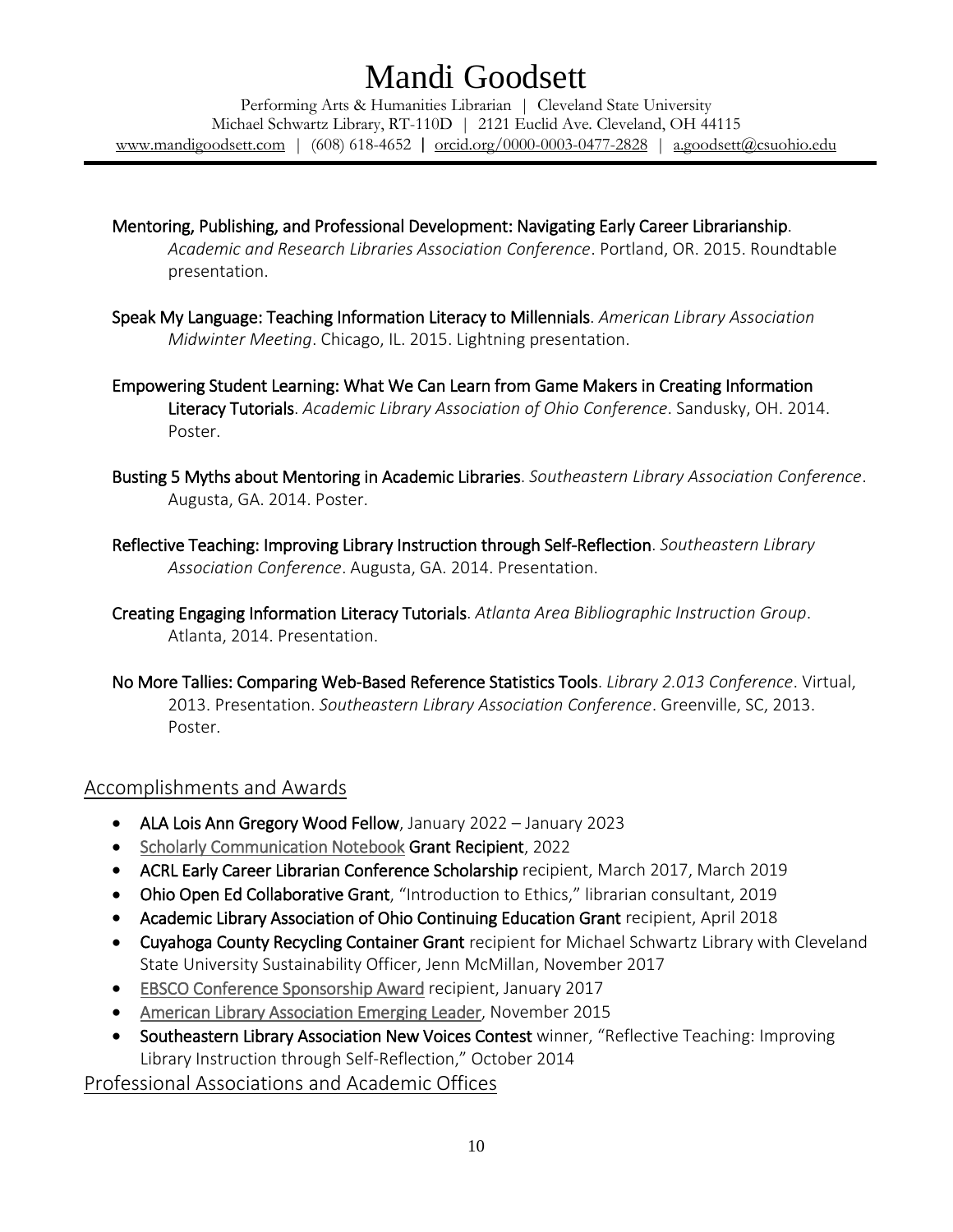Performing Arts & Humanities Librarian | Cleveland State University Michael Schwartz Library, RT-110D | 2121 Euclid Ave. Cleveland, OH 44115 [www.mandigoodsett.com](http://www.mandigoodsett.com/) | (608) 618-4652 | [orcid.org/0000-0003-0477-2828](https://orcid.org/0000-0003-0477-2828) | [a.goodsett@csuohio.edu](mailto:a.goodsett@csuohio.edu)

- American Library Association (ALA), 2011–present
	- o Steering Committee on Organizational Effectiveness (SCOE), 2018-2020
- New Members Roundtable (NMRT), 2011–2020
	- o Executive Board Member (Vice-President, President, Past-President), 2016–2019
	- o Website Redesign Task Force, 2018-2019
	- o Endnotes Committee, 2015–2016
	- o Executive Board (Secretary), 2014–2015
	- o Annual Conference Social Committee, 2013–2014
	- o Footnotes Committee, 2013–2014
- Library Instruction Round Table (LIRT), 2014–present
	- o Adult Learning Committee, 2018-2020
	- o Teaching, Learning, and Technology Committee, 2014–present; Co-Chair 2015–2016
- Sustainability Round Table (SustainRT), 2017-present
	- o Outreach Committee Co-Chair, 2018-2021
	- o Website Redesign Task Force, 2020-2021
	- o Nominating Committee, 2018
- Academic and Research Libraries Association (ACRL), 2012–present
	- o Distance Learning Section Research & Publications Committee, 2019-2021
	- o University Libraries Section Current Topics Discussion Group, 2019-2021
	- o Conference Local Arrangements Committee, 2017–2019
	- o Conference Poster Committee, 2015–2017
	- o Instruction Section Awards Committee, 2014-2016
- Music Library Association (MLA), 2011–present
	- o Instruction Subcommittee, 2015–2019
- Academic Library Association of Ohio (ALAO), 2014–present
	- o Executive Board Member (Vice-President, President, Past President), 2019-2022
	- o Conference Planning Committee Chair, 2019-2020
	- o Sustainability Interest Group Co-Founder & Member, 2019-2021
	- o Web Design Task Force, 2018
	- o Nominating Committee, 2016–2017
	- o Instruction Interest Group, 2016–present
		- o Interest Group Co-Chair, 2017–2019
	- o Research and Publication Committee, 2015–2017
- OhioLINK Affordable Learning Ambassador, 2017–2021
- Northeast Ohio New-to-Libraries Network (NEO NLN), 2015–2019
	- o Founder; Chair, 2015–2019

Professional Development